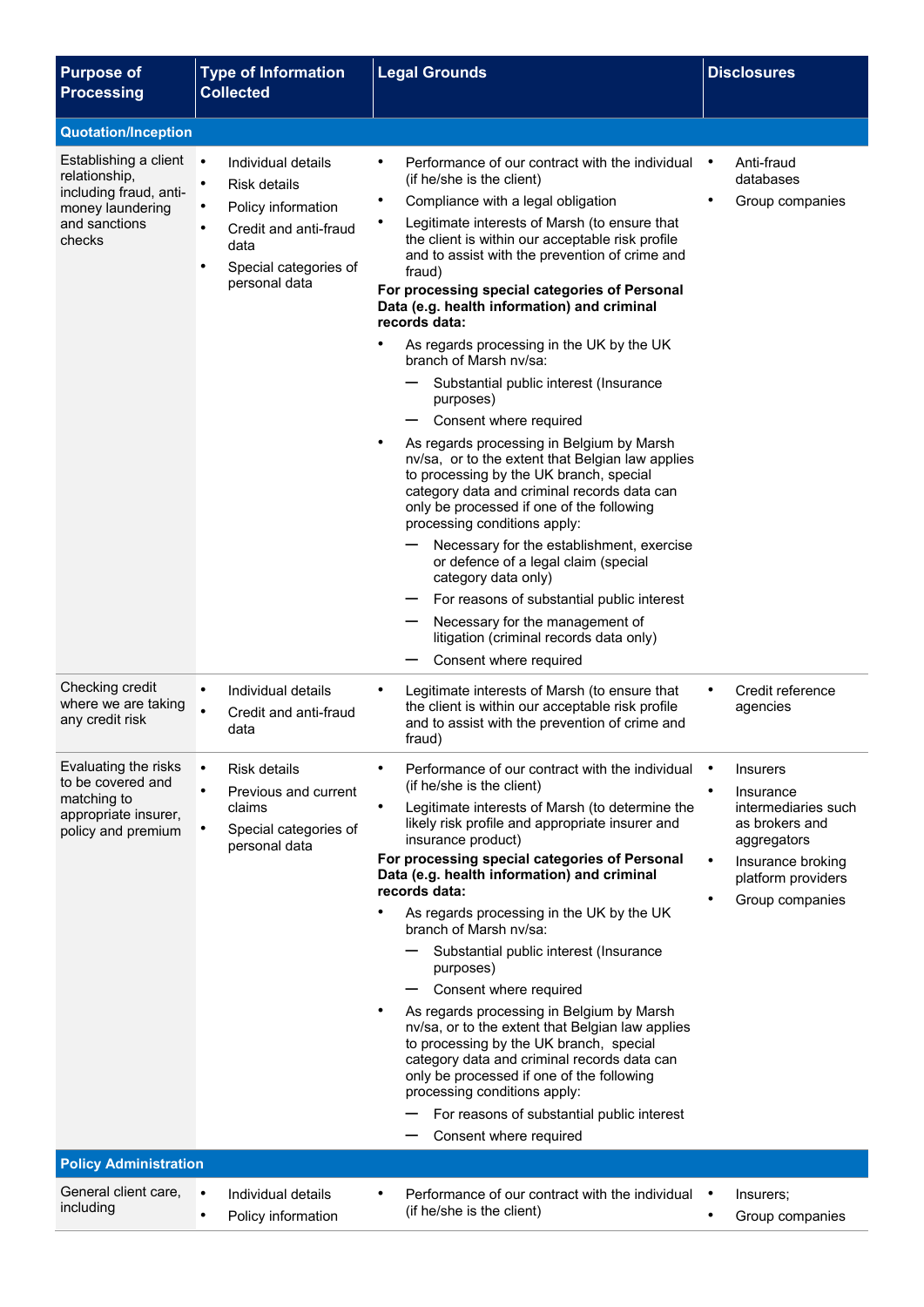| <b>Purpose of</b><br><b>Processing</b>                                                                           | <b>Type of Information</b><br><b>Collected</b>                                                                                                                                                                                                                         | <b>Legal Grounds</b>                                                                                                                                                                                                                                                                                                                                                                                                                                                                                                                                                                                                                                                                                                                                                                                                                                                                                                                                                                                                                 | <b>Disclosures</b>                                                                                                                                                                                                                |
|------------------------------------------------------------------------------------------------------------------|------------------------------------------------------------------------------------------------------------------------------------------------------------------------------------------------------------------------------------------------------------------------|--------------------------------------------------------------------------------------------------------------------------------------------------------------------------------------------------------------------------------------------------------------------------------------------------------------------------------------------------------------------------------------------------------------------------------------------------------------------------------------------------------------------------------------------------------------------------------------------------------------------------------------------------------------------------------------------------------------------------------------------------------------------------------------------------------------------------------------------------------------------------------------------------------------------------------------------------------------------------------------------------------------------------------------|-----------------------------------------------------------------------------------------------------------------------------------------------------------------------------------------------------------------------------------|
| communicating with<br>clients                                                                                    |                                                                                                                                                                                                                                                                        | $\bullet$<br>Legitimate interests of Marsh (to correspond<br>with clients, beneficiaries and claimants in<br>order to facilitate the placing of and claims<br>under insurance policies)<br>For processing special categories of Personal<br>Data (e.g. health information) and criminal                                                                                                                                                                                                                                                                                                                                                                                                                                                                                                                                                                                                                                                                                                                                              |                                                                                                                                                                                                                                   |
|                                                                                                                  |                                                                                                                                                                                                                                                                        | records data:<br>٠<br>As regards processing in the UK by the UK<br>branch of Marsh nv/sa:<br>Substantial public interest (Insurance<br>purposes)<br>Consent where required<br>As regards processing in Belgium by Marsh                                                                                                                                                                                                                                                                                                                                                                                                                                                                                                                                                                                                                                                                                                                                                                                                              |                                                                                                                                                                                                                                   |
|                                                                                                                  |                                                                                                                                                                                                                                                                        | nv/sa, or to the extent that Belgian law applies<br>to processing by the UK branch, special<br>category data and criminal records data can<br>only be processed if one of the following<br>processing conditions apply:<br>For reasons of substantial public interest;<br>or<br>Consent where required                                                                                                                                                                                                                                                                                                                                                                                                                                                                                                                                                                                                                                                                                                                               |                                                                                                                                                                                                                                   |
| Collection or<br>refunding of<br>premiums, paying on<br>claims, processing<br>and facilitating other<br>payments | Individual details<br>٠<br>Financial information<br>Policy information                                                                                                                                                                                                 | Performance of our contract with the individual<br>$\bullet$<br>(if he/she is the client)<br>Legitimate interests of Marsh (to recover debts<br>due to us)                                                                                                                                                                                                                                                                                                                                                                                                                                                                                                                                                                                                                                                                                                                                                                                                                                                                           | <b>Insurers</b><br>$\bullet$<br>Banks<br>Debt recovery<br>providers                                                                                                                                                               |
| Facilitating premium<br>finance<br>arrangements                                                                  | $\bullet$<br>Individual details<br>Policy information                                                                                                                                                                                                                  | Performance of our contract with the individual<br>(if her/she is the client)<br>Legitimate interests of Marsh (ensuring our<br>$\bullet$<br>clients are able to meet their financial<br>obligations)                                                                                                                                                                                                                                                                                                                                                                                                                                                                                                                                                                                                                                                                                                                                                                                                                                | <b>Premium Finance</b><br>Providers<br><b>Banks</b>                                                                                                                                                                               |
| <b>Claims processing</b>                                                                                         |                                                                                                                                                                                                                                                                        |                                                                                                                                                                                                                                                                                                                                                                                                                                                                                                                                                                                                                                                                                                                                                                                                                                                                                                                                                                                                                                      |                                                                                                                                                                                                                                   |
| Managing insurance<br>claims                                                                                     | Individual details<br>Identification details<br>$\bullet$<br>Financial information<br>$\bullet$<br>Policy information<br>٠<br>Credit and anti-fraud<br>$\bullet$<br>data<br>Previous and current<br>٠<br>claims<br>Special categories of<br>$\bullet$<br>personal data | Performance of our contract with the individual<br>(if he/she is the client)<br>Legitimate interests of Marsh (to assist our<br>clients in assessing and making claims)<br>For processing special categories of<br>Personal Data (e.g. health information) and<br>criminal records data:<br>As regards processing in the UK by the UK<br>branch of Marsh nv/sa:<br>Substantial public interest (Insurance<br>purposes)<br>Consent where required<br>—<br>$\bullet$<br>As regards processing in Belgium by Marsh<br>nv/sa, or to the extent that Belgian law applies<br>to processing by the UK branch, special<br>category data and criminal records data can<br>only be processed if one of the following<br>processing conditions apply:<br>Necessary for the establishment, exercise<br>or defence of a legal claim (special<br>category data only)<br>For reasons of substantial public interest<br>Necessary to protect the vital interests of<br>the data subject or of another natural<br>person (special category data only) | <b>Insurers</b><br><b>Claims handlers</b><br>Lawyers<br>Loss adjusters<br>Experts<br>Third parties<br>involved in handling<br>or otherwise<br>addressing the<br>claim, such as<br>health care<br>professionals<br>Group companies |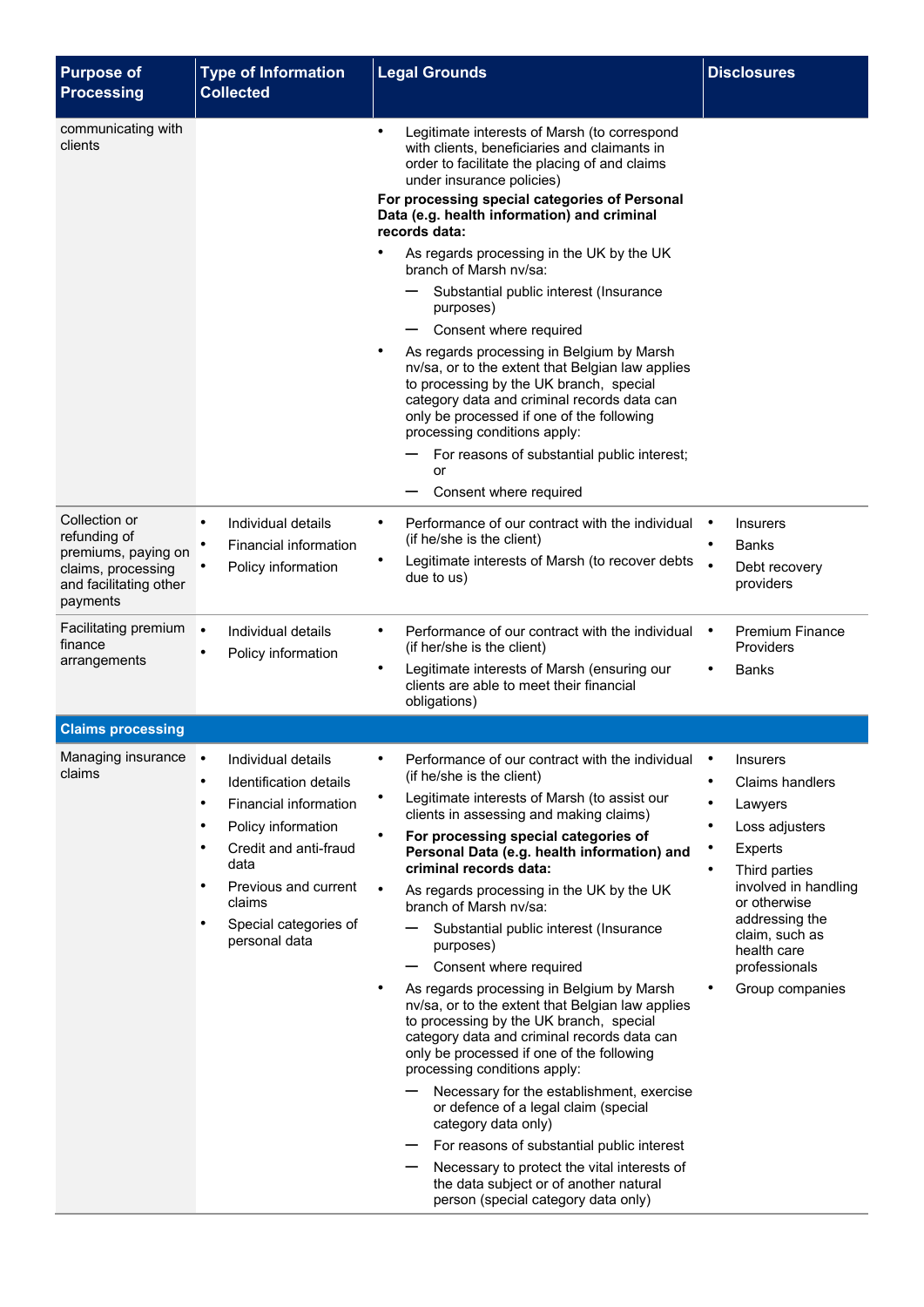| <b>Purpose of</b><br><b>Processing</b>                                     | <b>Type of Information</b><br><b>Collected</b>                                                                                                                                                                            | <b>Legal Grounds</b>                                                                                                                                                                                                                                                                                                                                                                                                                                                                                                                                                                                                                                                                                                                                                                                                                                                                                                                    | <b>Disclosures</b>                                                                                                                                                                                                                                                             |
|----------------------------------------------------------------------------|---------------------------------------------------------------------------------------------------------------------------------------------------------------------------------------------------------------------------|-----------------------------------------------------------------------------------------------------------------------------------------------------------------------------------------------------------------------------------------------------------------------------------------------------------------------------------------------------------------------------------------------------------------------------------------------------------------------------------------------------------------------------------------------------------------------------------------------------------------------------------------------------------------------------------------------------------------------------------------------------------------------------------------------------------------------------------------------------------------------------------------------------------------------------------------|--------------------------------------------------------------------------------------------------------------------------------------------------------------------------------------------------------------------------------------------------------------------------------|
| Defending or<br>prosecuting legal<br>claims                                | Individual details<br>$\bullet$<br>Identification details<br>$\bullet$                                                                                                                                                    | Necessary for the management of<br>litigation (criminal records data only)<br>If processed by lawyers or other legal<br>counsel to defend their clients (criminal<br>records data only)<br>Consent where required<br>Performance of our contract with the individual<br>$\bullet$<br>(if he/she is the client)<br>Legitimate interests of Marsh (to assist our                                                                                                                                                                                                                                                                                                                                                                                                                                                                                                                                                                          | <b>Insurers</b><br>$\bullet$<br><b>Claims handlers</b>                                                                                                                                                                                                                         |
|                                                                            | Financial information<br>$\bullet$<br>Policy information<br>$\bullet$<br>Credit and anti-fraud<br>$\bullet$<br>data<br>$\bullet$<br>Previous and current<br>claims<br>$\bullet$<br>Special categories of<br>personal data | client in assessing and making claims)<br>For processing special categories of Personal<br>Data (e.g. health information) and criminal<br>records data:<br>As regards processing in the UK by the UK<br>branch of Marsh ny/sa:<br>Substantial public interest (Insurance<br>purposes)<br>Consent where required<br>As regards processing in Belgium by Marsh<br>nv/sa or, to the extent that Belgian law applies<br>to processing by the UK branch, special<br>category data and criminal records data can<br>only be processed if one of the following<br>processing conditions apply:<br>Necessary for the establishment, exercise<br>or defence of a legal claim (special<br>category data only)<br>For reasons of substantial public interest                                                                                                                                                                                       | ٠<br>Lawyers<br>Loss adjusters<br>Experts<br>Third parties<br>involved in handling<br>or otherwise<br>addressing the<br>claim, such as<br>health care<br>professionals;<br>Group companies<br>$\bullet$                                                                        |
|                                                                            |                                                                                                                                                                                                                           | Necessary for the management of<br>litigation (criminal records data only)<br>If processed by lawyers or other legal<br>counsel to defend their clients (criminal<br>records data only)<br>Consent where required                                                                                                                                                                                                                                                                                                                                                                                                                                                                                                                                                                                                                                                                                                                       |                                                                                                                                                                                                                                                                                |
| Investigating and<br>prosecuting fraud or<br>possible criminal<br>offences | $\bullet$<br>Individual details<br>$\bullet$<br>Identification details<br>Credit and anti-fraud<br>٠<br>data<br>Previous and current<br>$\bullet$<br>claims<br>Special categories of<br>$\bullet$<br>personal data        | Performance of our contract with the individual<br>(if he/she is the client)<br>Legitimate interests of Marsh (to assist with the<br>prevention and detection of fraud)<br>For processing special categories of Personal<br>Data (e.g. health information) and criminal<br>records data:<br>As regards processing in the UK by the UK<br>branch of Marsh ny/sa:<br>To establish, defend or prosecute legal<br>claims<br>Substantial public interest (Insurance<br>purposes)<br>Consent where required<br>As regards processing in Belgium by Marsh<br>nv/sa, or to the extent that Belgian law applies<br>to processing by the UK branch, special<br>category data and criminal records data can<br>only be processed if one of the following<br>processing conditions apply:<br>Necessary for the establishment, exercise<br>or defence of a legal claim (special<br>category data only)<br>For reasons of substantial public interest | <b>Insurers</b><br>$\bullet$<br>Lawyers<br>$\bullet$<br>Law Enforcement<br>Authorities<br>Experts<br>Other insurers<br>Anti-fraud<br>databases<br>Third parties<br>involved in the<br>investigation or<br>prosecution, such<br>as private<br>investigators;<br>Group companies |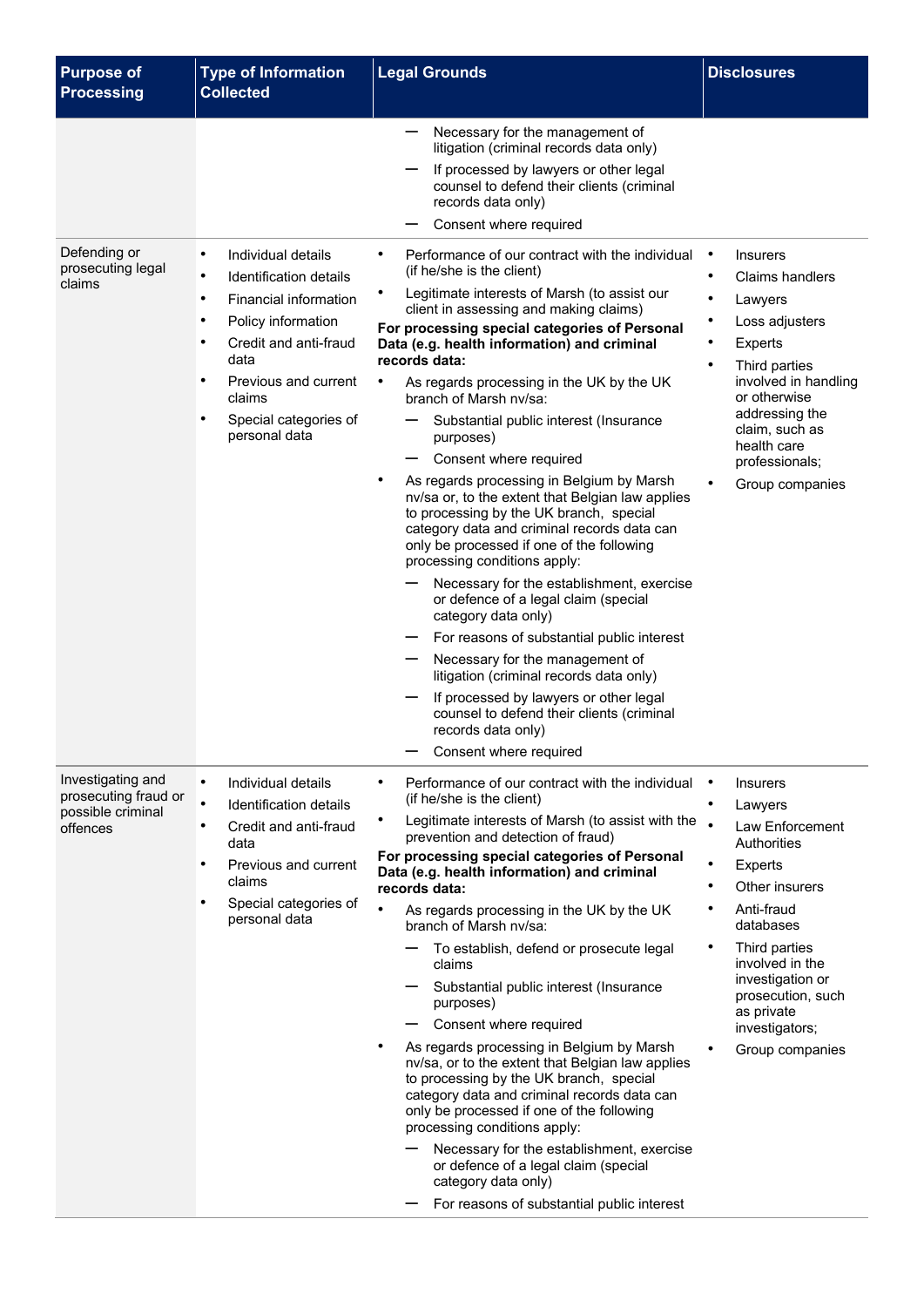| <b>Purpose of</b><br><b>Processing</b>                                                                                                     | <b>Type of Information</b><br><b>Collected</b>                                                                                                                                                                                                   | <b>Legal Grounds</b>                                                                                                                                                                                                                                                                                                                                                                                                                                                                                                                                                                                                                                                                                                                             | <b>Disclosures</b>                                                                                                   |
|--------------------------------------------------------------------------------------------------------------------------------------------|--------------------------------------------------------------------------------------------------------------------------------------------------------------------------------------------------------------------------------------------------|--------------------------------------------------------------------------------------------------------------------------------------------------------------------------------------------------------------------------------------------------------------------------------------------------------------------------------------------------------------------------------------------------------------------------------------------------------------------------------------------------------------------------------------------------------------------------------------------------------------------------------------------------------------------------------------------------------------------------------------------------|----------------------------------------------------------------------------------------------------------------------|
|                                                                                                                                            |                                                                                                                                                                                                                                                  | Necessary for the management of<br>litigation (criminal records data only)<br>If processed by lawyers or other legal<br>counsel to defend their clients (criminal<br>records data only)<br>Consent where required                                                                                                                                                                                                                                                                                                                                                                                                                                                                                                                                |                                                                                                                      |
| <b>Renewals</b>                                                                                                                            |                                                                                                                                                                                                                                                  |                                                                                                                                                                                                                                                                                                                                                                                                                                                                                                                                                                                                                                                                                                                                                  |                                                                                                                      |
| Contacting you in<br>order to arrange the<br>renewal of the<br>insurance policy                                                            | Individual details<br>$\bullet$<br>Identification details<br>$\bullet$<br><b>Risk details</b><br>Policy information<br>$\bullet$<br>Previous and current<br>$\bullet$<br>claims<br>Special categories of<br>$\bullet$<br>personal data           | Performance of our contract with the individual<br>(if he/she is the client)<br>Legitimate interests of Marsh (to correspond<br>with clients to facilitate the continuation of<br>insurance cover)<br>For processing special categories of Personal<br>Data (e.g. health information) and criminal<br>records data:<br>As regards processing in the UK by the UK<br>branch of Marsh ny/sa:<br>Substantial public interest (Insurance<br>purposes)<br>Consent where required<br>As regards processing in Belgium by Marsh<br>nv/sa, or to the extent that Belgian law applies<br>to processing by the UK branch, special<br>category data can only be processed if one of<br>the following processing conditions apply:<br>Consent where required | <b>Insurers</b><br>Insurance<br>intermediaries such<br>as brokers and<br>aggregators<br>$\bullet$<br>Group companies |
| <b>Throughout the insurance lifecycle</b>                                                                                                  |                                                                                                                                                                                                                                                  |                                                                                                                                                                                                                                                                                                                                                                                                                                                                                                                                                                                                                                                                                                                                                  |                                                                                                                      |
| Marketing analytics,<br>sending marketing<br>materials and<br>communications<br>including data de-<br>identification and/or<br>aggregation | $\bullet$<br>Individual details                                                                                                                                                                                                                  | Legitimate interests of Marsh (to send<br>marketing communications about Marsh's<br>services and offerings by post, telephone and<br>in other circumstances where we don't require<br>your consent)<br>Consent (where required in limited<br>circumstances)                                                                                                                                                                                                                                                                                                                                                                                                                                                                                      | <b>Insurers</b><br>Group companies                                                                                   |
| Carrying out<br>customer<br>satisfaction surveys<br>and market research                                                                    | Individual details                                                                                                                                                                                                                               | Legitimate interests of Marsh (to ensure quality .<br>of delivery of our services and to improve our<br>future products and services offering)                                                                                                                                                                                                                                                                                                                                                                                                                                                                                                                                                                                                   | Third party market<br>research companies                                                                             |
| Transferring books<br>of business,<br>company sales and<br>reorganisations                                                                 | $\bullet$<br>Individual details<br>Identification details<br>Financial information<br>Risk details<br>Policy information<br>$\bullet$<br>Credit & anti-fraud<br>data<br>Previous and current<br>claims<br>Special categories of<br>personal data | Legitimate interests of Marsh (to structure our<br>business appropriately)<br>For processing special categories of Personal<br>Data (e.g. health information) and criminal<br>records data:<br>As regards processing in the UK by the UK<br>branch of Marsh ny/sa:<br>Substantial public interest (Insurance<br>purposes)<br>Consent where required<br>As regards processing in Belgium by Marsh<br>nv/sa, or to the extent that Belgian law applies<br>to processing by the UK branch, special<br>category data can only be processed if one of<br>the following processing conditions apply:<br>Consent where required<br>—                                                                                                                    | Group companies<br>Courts<br>Purchaser (potential<br>and actual)                                                     |
| General risk<br>modelling                                                                                                                  | Individual details<br>٠<br><b>Risk details</b><br>$\bullet$<br>Policy information<br>$\bullet$                                                                                                                                                   | Legitimate interests of Marsh (to build risk<br>models that allow placing of risk with<br>appropriate insurers)                                                                                                                                                                                                                                                                                                                                                                                                                                                                                                                                                                                                                                  | <b>Insurers</b><br>Clients and<br>prospects                                                                          |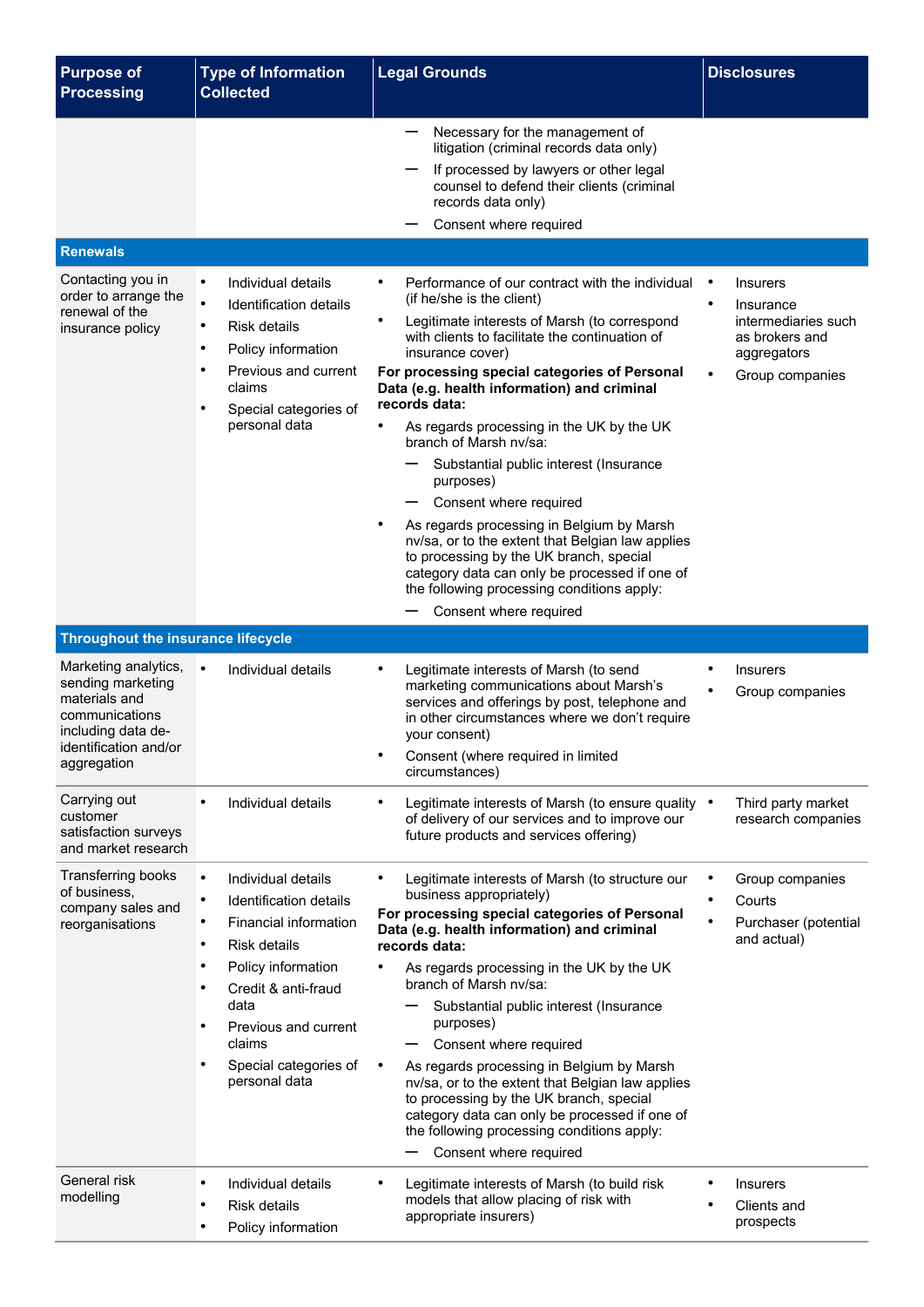| <b>Purpose of</b><br><b>Processing</b>                                                               | <b>Type of Information</b><br><b>Collected</b>                                                                                                                                                                                  | <b>Legal Grounds</b>                                                                                                                                                                                                                                                                                                                                                                                                                                                                                                                                                                                                                                                                                                                                                                                                                                                                            | <b>Disclosures</b>                                                                                                                                                  |
|------------------------------------------------------------------------------------------------------|---------------------------------------------------------------------------------------------------------------------------------------------------------------------------------------------------------------------------------|-------------------------------------------------------------------------------------------------------------------------------------------------------------------------------------------------------------------------------------------------------------------------------------------------------------------------------------------------------------------------------------------------------------------------------------------------------------------------------------------------------------------------------------------------------------------------------------------------------------------------------------------------------------------------------------------------------------------------------------------------------------------------------------------------------------------------------------------------------------------------------------------------|---------------------------------------------------------------------------------------------------------------------------------------------------------------------|
|                                                                                                      | Previous and current<br>claims<br>Special categories of<br>personal data                                                                                                                                                        | For processing special categories of Personal<br>Data (e.g. health information) and criminal<br>records data:<br>As regards processing in the UK by the UK<br>branch of Marsh ny/sa:<br>Substantial public interest (Insurance<br>purposes)<br>Consent where required<br>As regards processing in Belgium by Marsh<br>nv/sa, or to the extent that Belgian law applies<br>to processing by the UK branch, special<br>category data and criminal records data can<br>only be processed if one of the following<br>processing conditions apply:<br>Consent where required                                                                                                                                                                                                                                                                                                                         | Group companies                                                                                                                                                     |
| Analytics include the •<br>de-identification of<br>personal data for the<br>purposes of<br>analytics | Individual details<br>Identification details<br>Risk details<br>Policy information<br>Previous and current<br>claims<br>Special categories of<br>personal data                                                                  | Legitimate interests of Marsh (to improve the<br>٠<br>way we run our business and to enhance our<br>risk models)<br>For processing special categories of Personal<br>Data (e.g. health information) and criminal<br>records data:<br>٠<br>As regards processing in the UK by the UK<br>branch of Marsh ny/sa:<br>Substantial public interest (Insurance<br>purposes)<br>Consent where required<br>As regards processing in Belgium by Marsh<br>nv/sa, or to the extent that Belgian law applies<br>to processing by the UK branch, special<br>category data and criminal records data can<br>only be processed if one of the following<br>processing conditions apply:<br>Consent where required                                                                                                                                                                                                | <b>Insurers</b><br>٠<br>$\bullet$<br>Clients and<br>prospects<br>$\bullet$<br>Group companies                                                                       |
| Complying with our<br>legal or regulatory<br>obligations                                             | Individual details<br>Identification details<br>Financial information<br><b>Risk details</b><br>Policy information<br>Credit and anti-fraud<br>data<br>Previous and current<br>claims<br>Special categories of<br>personal data | Compliance with a legal obligation<br>Legitimate interests of Marsh (to take pre-<br>emptive steps to ensure legal and regulatory<br>compliance)<br>For processing special categories of Personal<br>Data (e.g. health information) and criminal<br>records data:<br>As regards processing in the UK by the UK<br>branch of Marsh nv/sa:<br>To establish, defend or prosecute legal<br>claims<br>Consent where required<br>As regards processing in Belgium by Marsh<br>nv/sa, or to the extent that Belgian law applies<br>to processing by the UK branch, special<br>category data and criminal records data can<br>only be processed if one of the following<br>processing conditions apply:<br>For reasons of substantial public interest<br>Compliance with a legal obligation<br>Necessary for the establishment, exercise<br>or defence of a legal claim (special<br>category data only) | Insurance, data<br>protection and other<br>regulators<br>$\bullet$<br>Law Enforcement<br>Authorities<br>$\bullet$<br><b>Insurers</b><br>Auditors<br>Group companies |
| <b>Consultancy activities</b>                                                                        |                                                                                                                                                                                                                                 |                                                                                                                                                                                                                                                                                                                                                                                                                                                                                                                                                                                                                                                                                                                                                                                                                                                                                                 |                                                                                                                                                                     |
| General client care,<br>including                                                                    | Individual details<br>$\bullet$                                                                                                                                                                                                 | Performance of our contract with the individual<br>(if he/she is the client)                                                                                                                                                                                                                                                                                                                                                                                                                                                                                                                                                                                                                                                                                                                                                                                                                    |                                                                                                                                                                     |